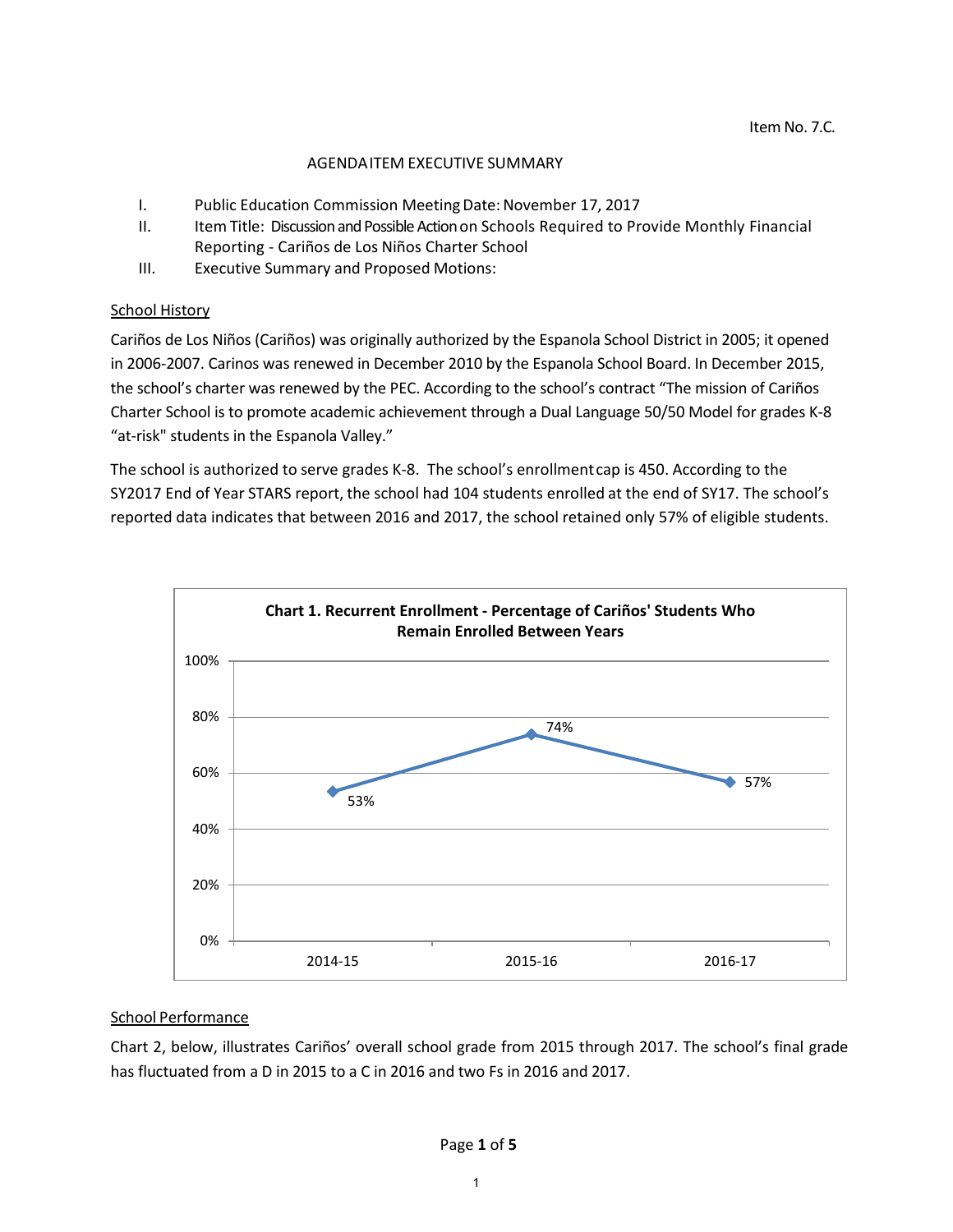

In 2017, the statewide results reported 28.6% of students were proficient in reading and 19.7% of students were proficient in math. Cariños' 2017 report card indicates that 20% of students were proficient in reading and <5% of Cariños' students were proficient in math. In 2016, 14% of Cariños' students were proficient in reading and 4.5% were proficient in math.



# Student Demographics

Student demographics and subgroup enrollment for Cariños for the 2016-17 40<sup>th</sup> day reporting, as compared to Espanola Public Schools (EPS) data is provided below. Cariños has an fairly equivalent population of economically disadvantaged students to the local district. Cariños serves a substantially higher percentage of English Learner students and a higher percentage of students with disabilities as compared to the both the local district and statewide percentages. See Chart 4, below.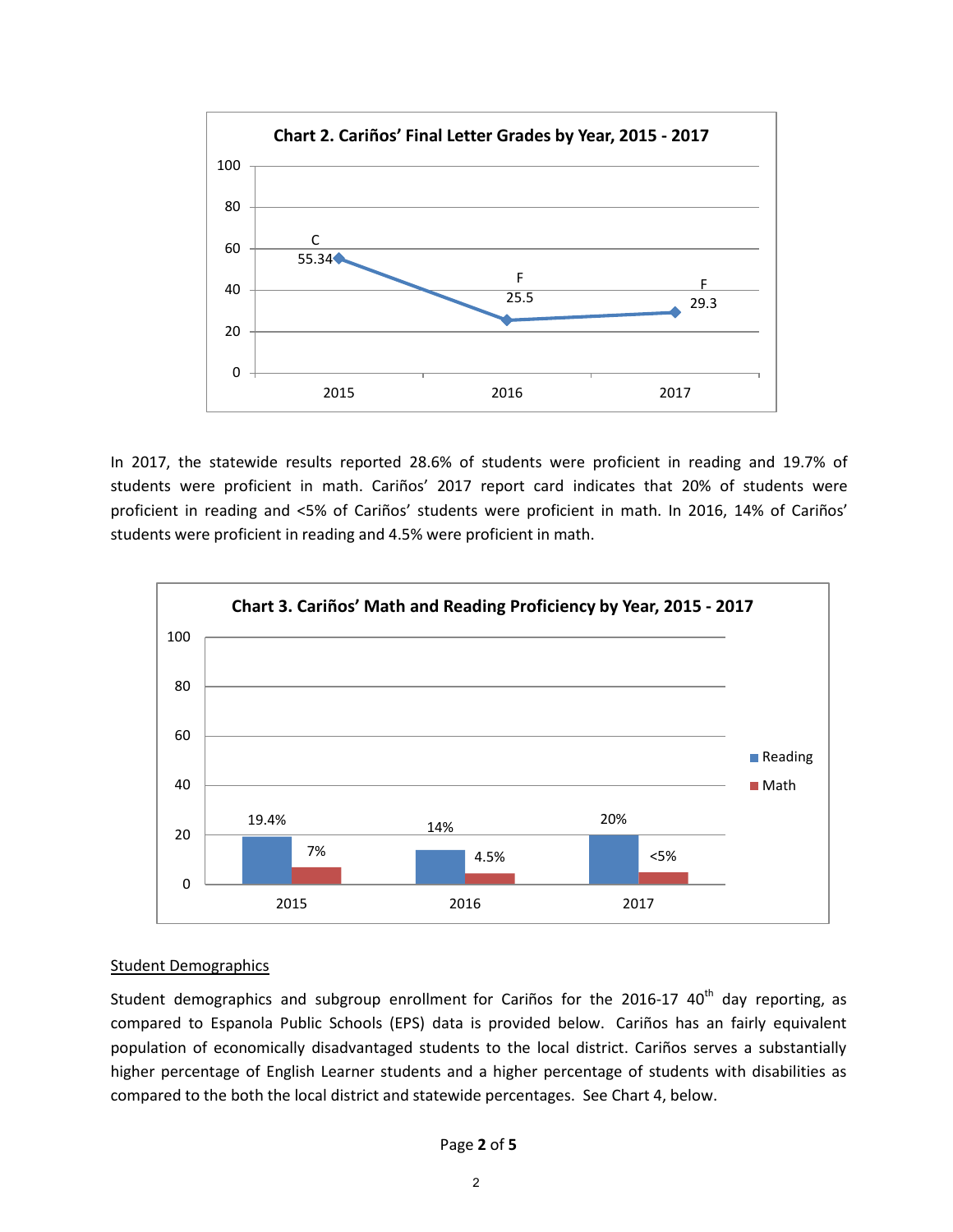

Cariños' student demographic data illustrates that it serves a substantially higher Hispanic population when compared to the state, but similar to the surrounding district. The school's overall ethnic diversity is similar to the local district.

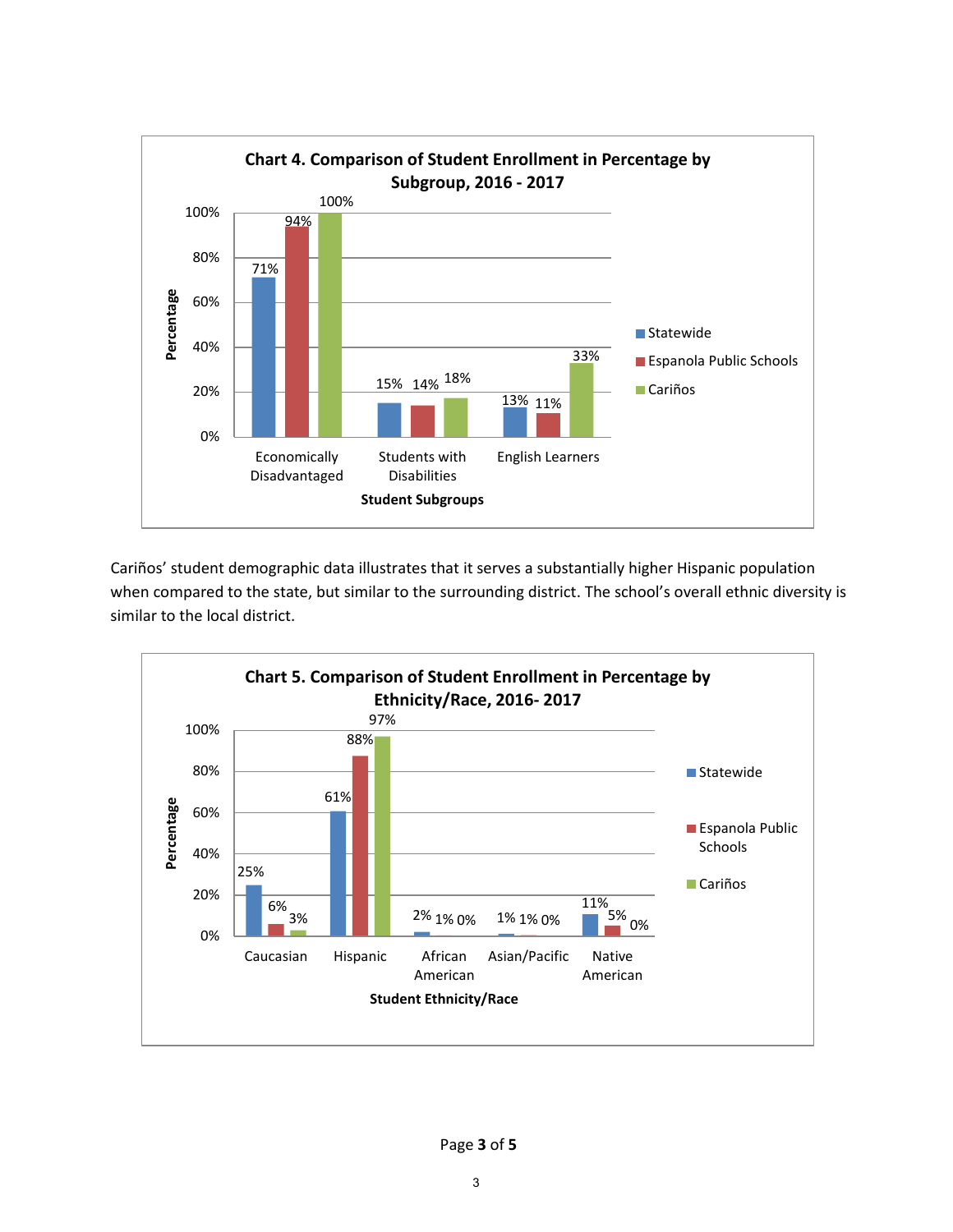#### Additional Academic Analysis

**Department's Standards of Excellence.** The state's letter grading system, required by law starting in 2012, results in each school being assigned a letter grade of A, B, C, D, or F annually. According 6.8.10 NMCA, pursuant to 22-2E-4 NMSA, governing bodies of charter school are required to "prioritize resources of a public school rated D or F toward proven programs and methods linked to improved student achievement until the public school earns a grade of C or better for two consecutive years." Since the school earned a F in SY16 and in SY17, the school's governing body must meet its statutory obligation to prioritize its resources to improve its student achievement.

## Financial Performance Evaluation

During the fiscal year 2017 third quarter budget review process, PED became aware that Cariños' encumbrances and expenditures, when compared to budgeted amounts, could exceed total available revenues for the FY17 fiscal year. Analysis by the PED School Budget and Finance Analysis Bureau found that much of Cariños' issue was related to the school's failure to adjust expenses when the projected growth the school chose to budget during the FY17 Operating Budget development process did not materialize. The school's business official was directed to conduct all outstanding budget maintenance, including ensuring that budgeted encumbrances and expenditures are tied to the decreased revenue amount.

The School Budget and Finance Analysis Bureau moved Cariños to monthly reporting beginning in April 2017 to ensure the school would close FY17 with a modest operational fund cash balance. The school is required to submit following reports on a monthly basis: revenue report; expenditure report; and cash report. PED established that the focus of the school's monthly reporting was on ensuring cash flows allow for a net positive position at year end and on ending the year with a modest cash position. PED also strongly urged Cariños to adopt a more conservative approach to membership projections and the budgeting of growth units in the future to ensure that cash flows are not negatively impacted.

## Recommendation

PED is recommending that the Public Education Commission take action to actively monitor the fiscal performance of this school and provide Cariños' governing body a reasonable opportunity to remedy the financial problems described above.

The PEC may wish to require to school to create a plan to improve the governing body's ability to monitor and oversee the school's monthly fiscal reports, which should include specific training on public school finances, financial requirements, and financial reports; specific actions by the finance committee and the whole board; and specific targets for financial reserves. The PEC may wish to require the school to develop a corrective action plan to better estimate school enrollment, using best practices from other schools, which should include revising the school's enrollment processes, communications, and recruitment strategies. The PEC may also wish to require the school to submit monthly reporting to the PEC, including monthly reports on student enrollment – including updates on the number of withdrawals and enrollments, actions taken to improve financial management, budget adjustments required to adjust for growth that has not materialized or repayments for prior year repayments, and updated year end position forecasts.

## Page **4** of **5**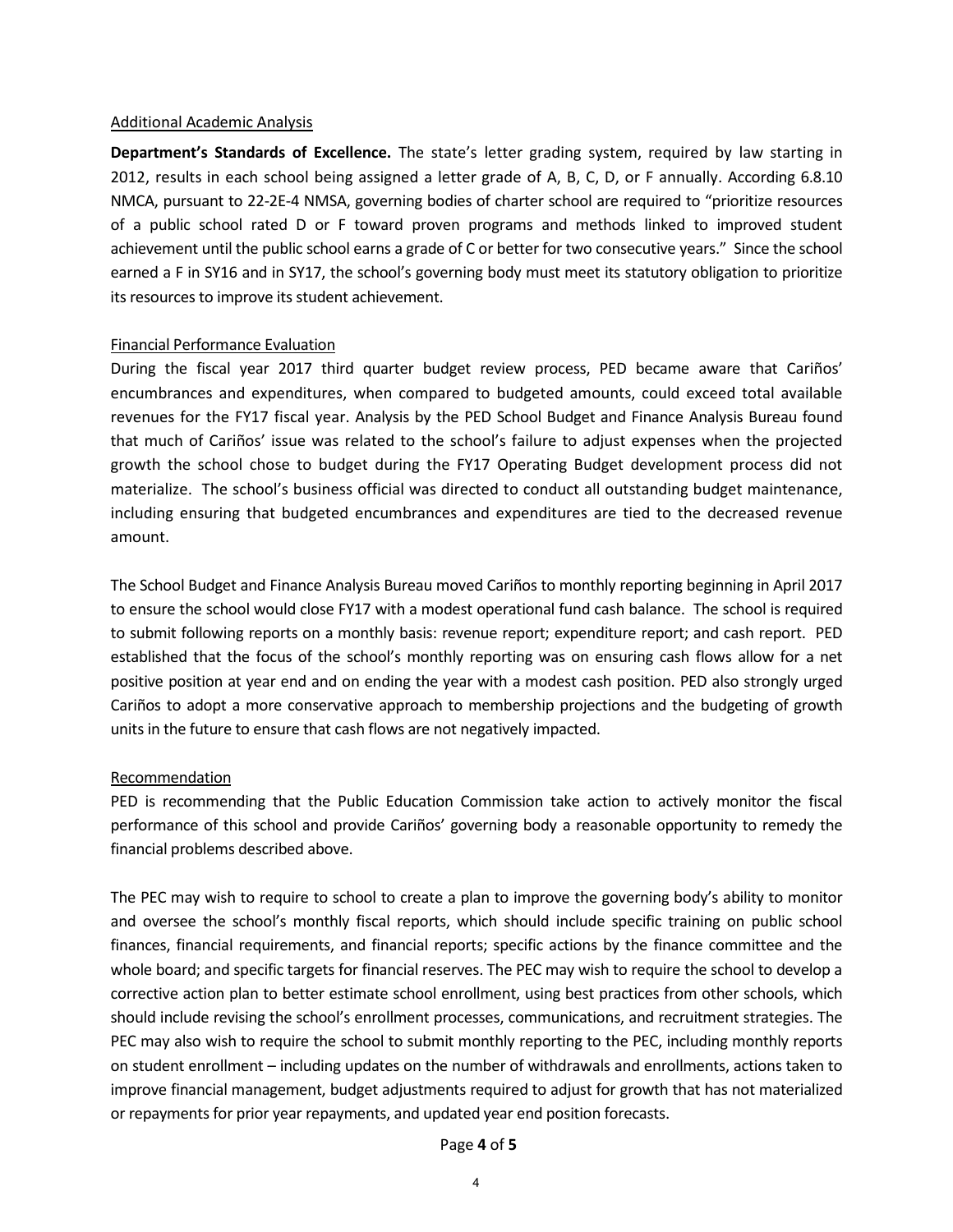# Proposed Motions

- Move to require the Cariños de Los Niños Charter School to take action to remedy the financial problems identified by the PED's School Budget and Finance Analysis Bureau, specifically the school must:
	- o create a plan to improve the governing body's ability to monitor and oversee the school's monthly fiscal reports, which should include specific training on public school finances, financial requirements, and financial reports; specific actions by the finance committee and the whole board; and specific targets for financial reserves;
	- o develop a plan to better estimate school enrollment, using best practices from other schools, which should include revising the school's enrollment processes, communications, and recruitment strategies; and
	- o submit monthly reporting to the PEC, including monthly reports on student enrollment including updates on the number of withdrawals and enrollments, actions taken to improve financial management, budget adjustments required to adjust for growth that has not materialized or repayments for prior year repayments, and updated year end position forecasts.